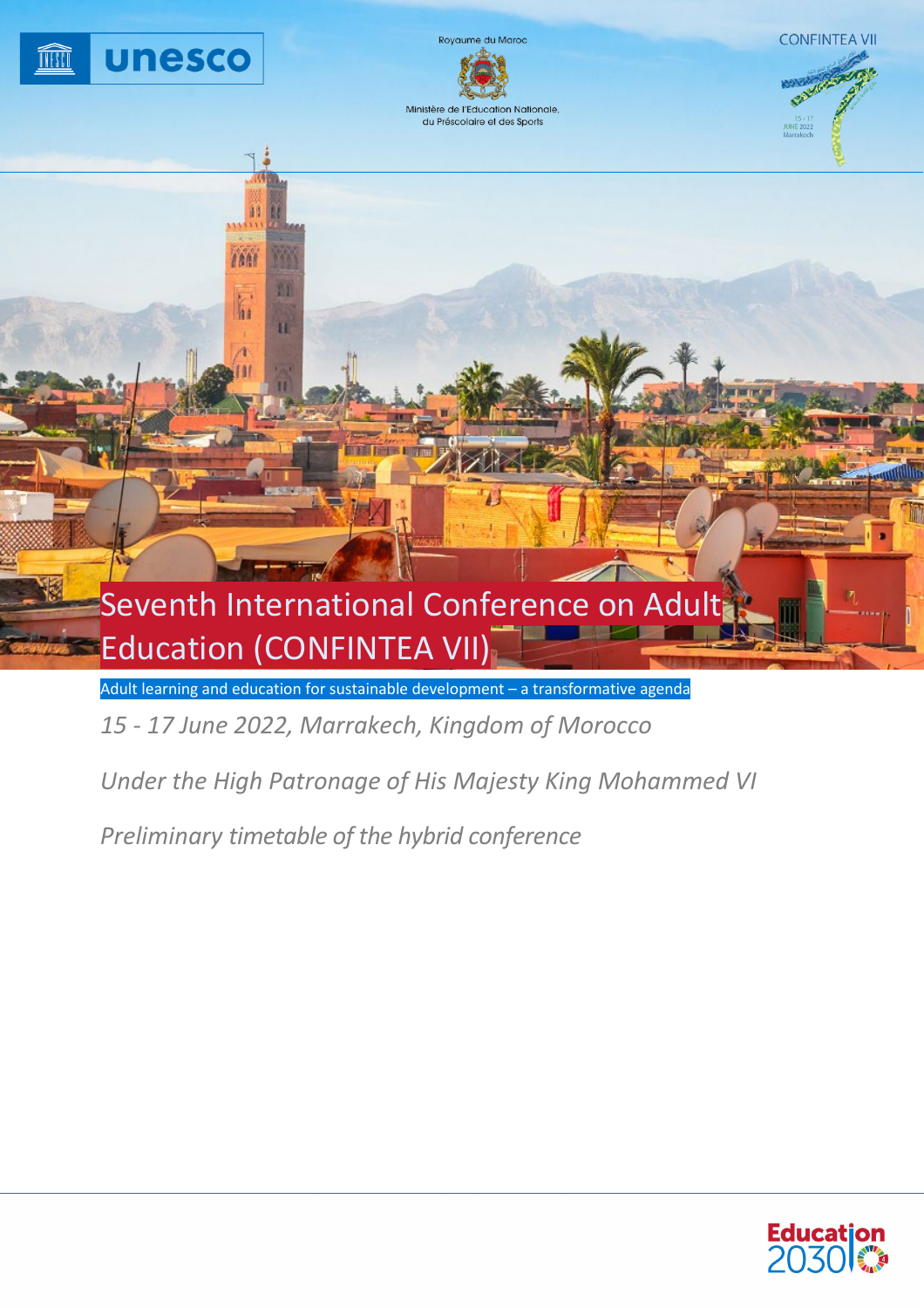| 13/14 June 2022                 |                                                                                                                                                                                                                                                                                                                                                                                                                                                                                                          |
|---------------------------------|----------------------------------------------------------------------------------------------------------------------------------------------------------------------------------------------------------------------------------------------------------------------------------------------------------------------------------------------------------------------------------------------------------------------------------------------------------------------------------------------------------|
|                                 | <b>Civil Society Organizations Forum (Registration)</b><br>$\bullet$<br><b>Youth Forum (Registration)</b><br><b>Private Sector Forum (Registration)</b>                                                                                                                                                                                                                                                                                                                                                  |
| <b>15 June 2022</b>             |                                                                                                                                                                                                                                                                                                                                                                                                                                                                                                          |
| $12:00 - 13:00h$<br>CET (GMT+1) | Opening<br><b>Opening Addresses</b><br>Plenary<br>Conference Objectives and Procedures<br>Formal Election Procedures (Conference Bureau)<br>$\bullet$                                                                                                                                                                                                                                                                                                                                                    |
| $13:00 - 13:15h$                | <b>Break</b>                                                                                                                                                                                                                                                                                                                                                                                                                                                                                             |
| $13:15 - 14:45h$                | Plenary<br><b>Panel 1: Ministerial Panel</b><br>Launch of the Fifth Global Report on Adult Learning and Education: From Belém to Marrakech                                                                                                                                                                                                                                                                                                                                                               |
| 14:45 - 15:15h                  | Plenary<br>Outcomes from the CSO, Youth and Private Sector Forum                                                                                                                                                                                                                                                                                                                                                                                                                                         |
| 15:15 - 15:30h                  | <b>Break</b>                                                                                                                                                                                                                                                                                                                                                                                                                                                                                             |
| 15:30 - 16:45h                  | Plenary<br>Panel 2: Adult Learning and education within the New Social Contract for Education: Towards<br>a right to lifelong learning                                                                                                                                                                                                                                                                                                                                                                   |
| 16:45 - 17:00h                  | Break                                                                                                                                                                                                                                                                                                                                                                                                                                                                                                    |
| 17:00 - 18:15h                  | <b>Parallel Workshops</b><br>ALE in Education Policies in relation to SDG4 and Lifelong Learning<br>Organizer: Conférence des ministres de l'Éducation des États et gouvernements de la<br>Francophonie (CONFEMEN)<br>Gender equality in and through adult learning and education<br>$\bullet$<br>Organizer: UNESCO<br>Co-organizer: Forum for African Women Educationalists (FAWE) and UN Women<br>Leading ALE into a lifelong and life-wide perspective: Challenges and lessons for ALE's<br>$\bullet$ |
|                                 | governance, redesign and financing<br>Organizer: UNESCO                                                                                                                                                                                                                                                                                                                                                                                                                                                  |
|                                 | Lifelong Learning for Recovery and Resilience: ALE for Resilient Responses to Current<br>$\bullet$<br>and Future Challenges (online only)<br>Organizer: Organisation for Economic Cooperation and Development (OECD), Centre<br>for Skills<br>Literacy: a lever for citizenship (17:00-19:00h)<br>$\bullet$                                                                                                                                                                                              |
| 20:30h                          | Organizer: Agence Nationale de Lutte Contre l'Analphabétisme (ANLCA), Morocco<br>Gala dinner                                                                                                                                                                                                                                                                                                                                                                                                             |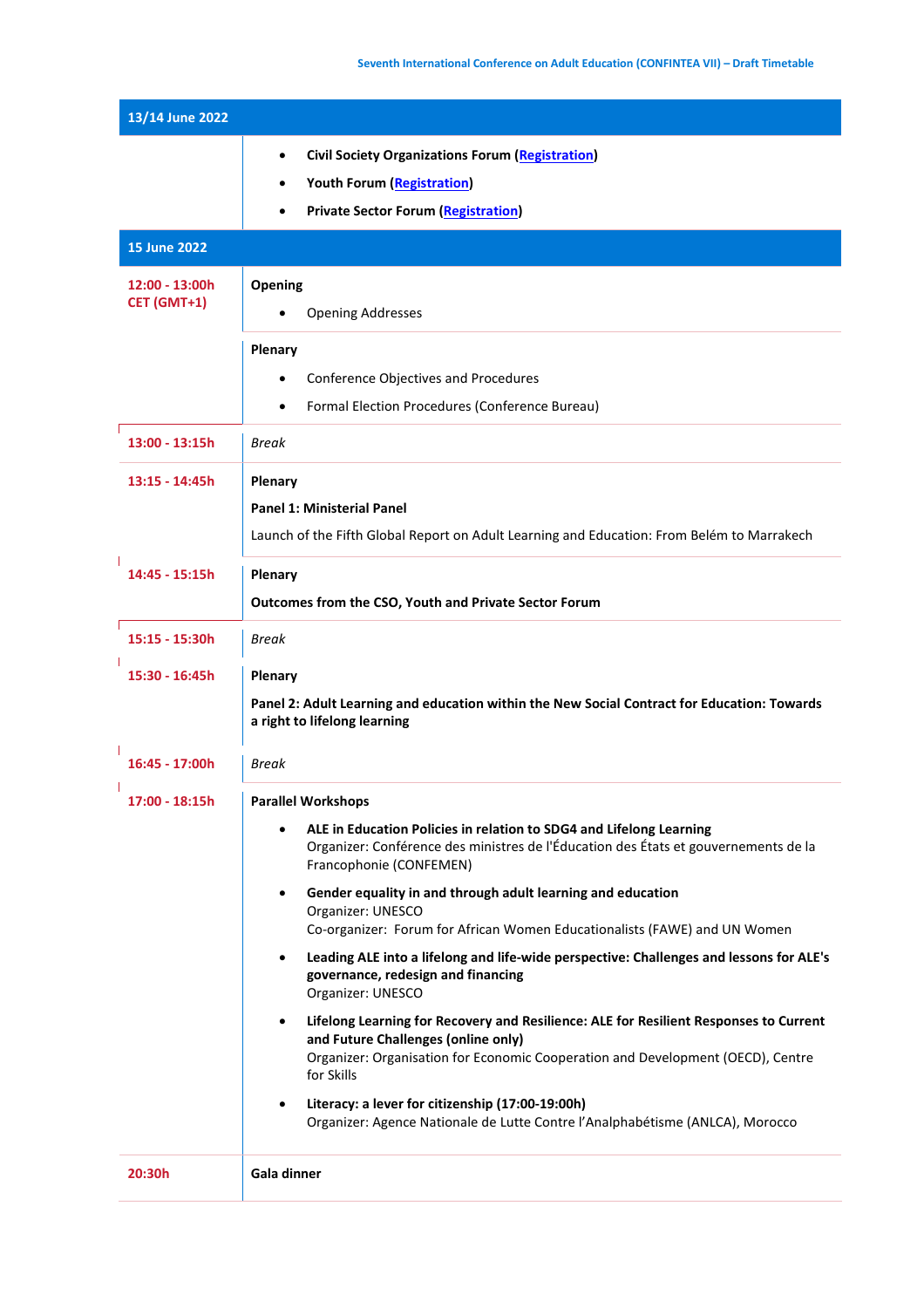| <b>16 June 2022</b> |                                                                                                                                                                                                                                                                                                                                                                                                                                                                             |
|---------------------|-----------------------------------------------------------------------------------------------------------------------------------------------------------------------------------------------------------------------------------------------------------------------------------------------------------------------------------------------------------------------------------------------------------------------------------------------------------------------------|
| 09:30 - 10:45h      | <b>Parallel Workshops</b>                                                                                                                                                                                                                                                                                                                                                                                                                                                   |
|                     | ALE and Decent Work: Recognising and Developing Skills for Employability and<br>٠<br><b>Decent Work (online only)</b><br>Organizer: International Labour Organisation (ILO)                                                                                                                                                                                                                                                                                                 |
|                     | Community Learning Centers (CLCs) as key structures for adult learning and<br>$\bullet$<br>education- preconditions and good practices<br>Organizer: DVV International, Germany<br>Co-organizers: International Council for Adult Education (ICAE) & Georgian Adult<br><b>Education Network (GAEN)</b>                                                                                                                                                                      |
|                     | In substance and in spirit: delivering the SDGs through adult learning in libraries<br>$\bullet$<br>Organizer: International Federation of Library Associations and Institutions (IFLA)                                                                                                                                                                                                                                                                                     |
|                     | National Policies on Lifelong Learning towards Sustainability in Southeast Asia (online<br>$\bullet$<br>only)<br>Organizer: Southeast Asian Ministers of Education Organization (SEAMEO) Secretariat                                                                                                                                                                                                                                                                        |
|                     | The Role of Artificial Intelligence in Adult Education<br>$\bullet$<br>Organizer: Arab League Educational, Scientific and Cultural Organisation (ALECSO)                                                                                                                                                                                                                                                                                                                    |
| 10:45 - 12:00h      | Lunch                                                                                                                                                                                                                                                                                                                                                                                                                                                                       |
| 12:00 - 13:15h      | Plenary<br>Panel 3: Literacy - the foundation for lifelong learning                                                                                                                                                                                                                                                                                                                                                                                                         |
| 13:15 - 13:30h      | <b>Break</b>                                                                                                                                                                                                                                                                                                                                                                                                                                                                |
| 13:30 - 14:45h      | Plenary<br>Panel 4: Preparing adults for the future of work                                                                                                                                                                                                                                                                                                                                                                                                                 |
| 14:45 - 15:00h      | Break                                                                                                                                                                                                                                                                                                                                                                                                                                                                       |
| 15:00 - 16:15h      | Plenary<br>Panel 5: Adult learning and education in digital environments                                                                                                                                                                                                                                                                                                                                                                                                    |
| 16:15 - 16:30h      | Break                                                                                                                                                                                                                                                                                                                                                                                                                                                                       |
| 16:30 - 17:45h      | <b>Parallel Workshops</b>                                                                                                                                                                                                                                                                                                                                                                                                                                                   |
|                     | Adult Learning and Education amidst Global Crises: The Urgency for Active Citizenship<br>٠<br><b>Education.</b><br>Organizer: International Council for Adult Edcuation (ICAE)<br>Co-organizer: European Association for the Education of Adults (EAEA), Arab House for<br>Adult Education and Development (AHAED), Pamoja West Africa, Asia South Pacific<br>Association for Basic and Adult Education (ASPBAE), Consejo de Educación Popular de<br>América Latina (CEAAL) |
|                     | A new window on health and well-being through adult learning and education (ALE)<br>٠<br>Organizer: World Health Organisation (WHO)<br>Co-organizer: UNESCO                                                                                                                                                                                                                                                                                                                 |
|                     | Current challenges of educational governance: innovate to protect and progress<br>$\bullet$<br>Organizer: Organization of Ibero-American States for Education, Science & Culture (OEI)                                                                                                                                                                                                                                                                                      |
|                     | Learning cities: territorial and African dynamics (16:30-19:00h)<br>$\bullet$<br>Organizer: Direction Générale des Collectivités Territoriales and Agence Nationale de<br>Lutte Contre l'Analphabétisme (ANLCA), Morocco                                                                                                                                                                                                                                                    |
| 20.30h              | <b>Dinner</b>                                                                                                                                                                                                                                                                                                                                                                                                                                                               |